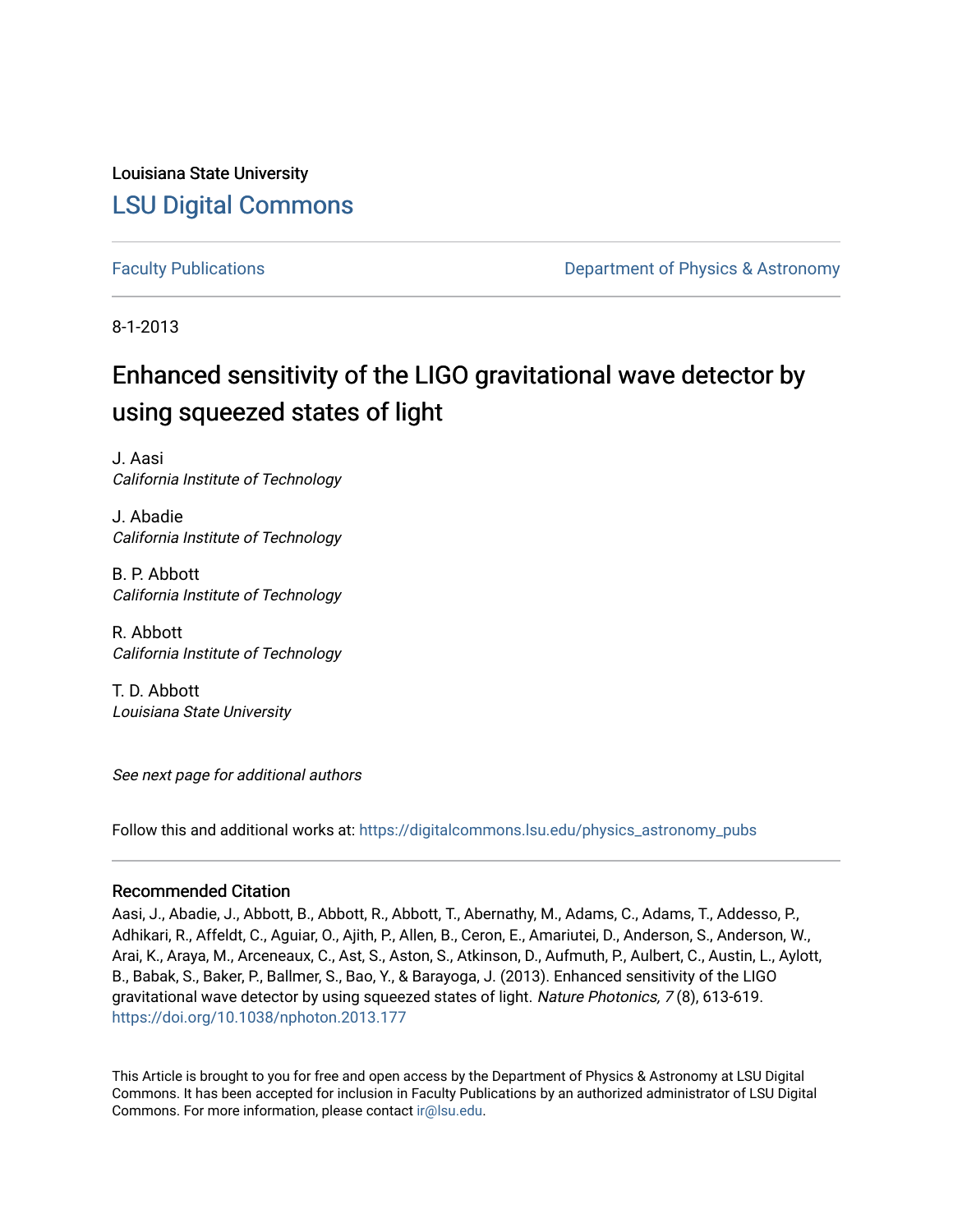# Authors

J. Aasi, J. Abadie, B. P. Abbott, R. Abbott, T. D. Abbott, M. R. Abernathy, C. Adams, T. Adams, P. Addesso, R. X. Adhikari, C. Affeldt, O. D. Aguiar, P. Ajith, B. Allen, E. Amador Ceron, D. Amariutei, S. B. Anderson, W. G. Anderson, K. Arai, M. C. Araya, C. Arceneaux, S. Ast, S. M. Aston, D. Atkinson, P. Aufmuth, C. Aulbert, L. Austin, B. E. Aylott, S. Babak, P. T. Baker, S. Ballmer, Y. Bao, and J. C. Barayoga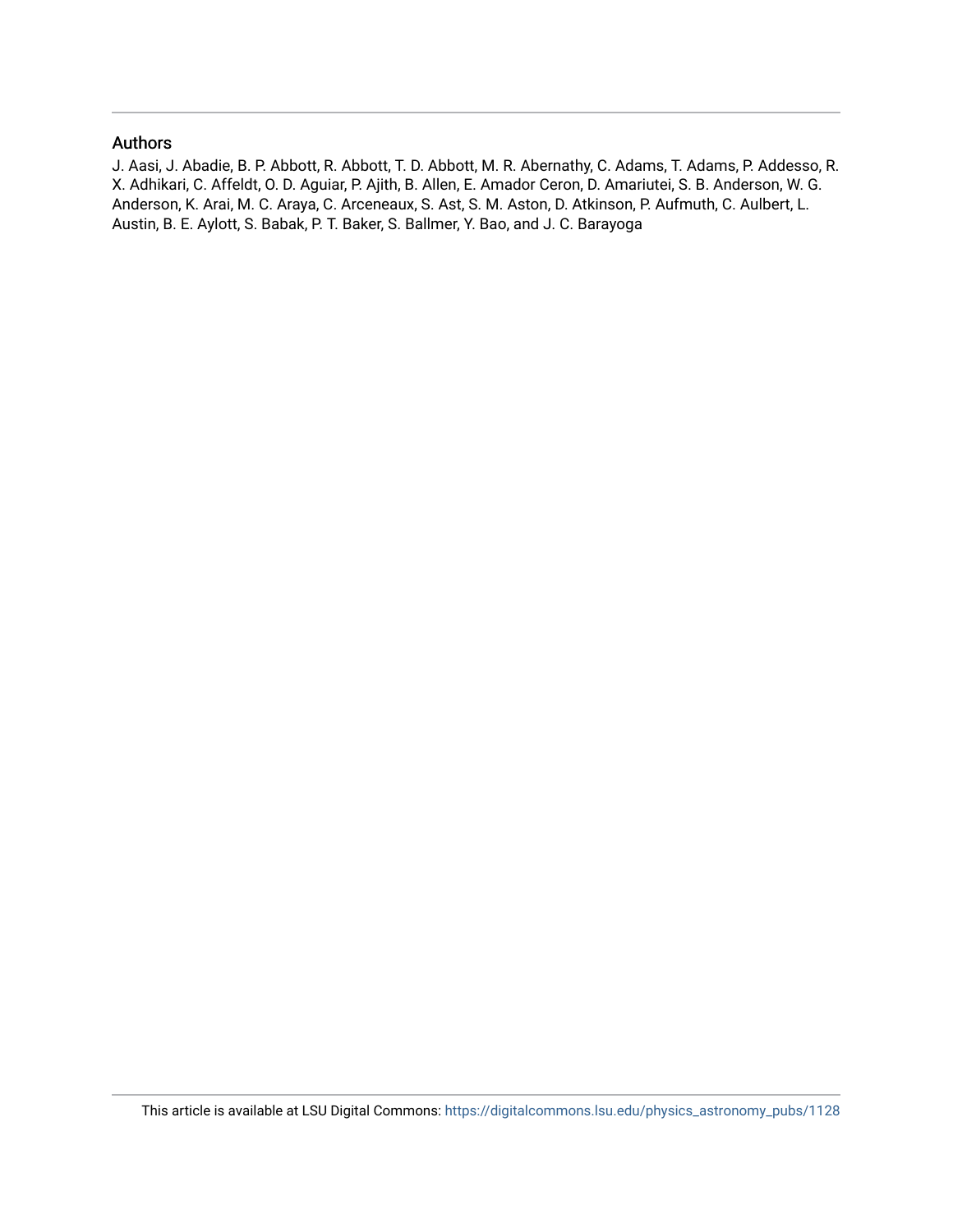# Enhancing the sensitivity of the LIGO gravitational wave detector by using squeezed states of light

,

J. Aasi<sup>1</sup>, J. Abadie<sup>1</sup>, B. P. Abbott<sup>1</sup>, R. Abbott<sup>1</sup>, T. D. Abbott<sup>9</sup> M. R. Abernathy<sup>1</sup>, C. Adams<sup>3</sup>, T. Adams<sup>36</sup>, P. Addesso<sup>55</sup>, R. X. Adhikari<sup>1</sup>, C. Affeldt<sup>4,11</sup>, O. D. Aguiar<sup>75</sup>, P. Ajith<sup>1</sup>, B. Allen<sup>4,5,11</sup>, E. Amador Ceron<sup>5</sup>, D. Amariutei<sup>8</sup>, S. B. Anderson<sup>1</sup>, W. G. Anderson<sup>5</sup>, K. Arai<sup>1</sup>, M. C. Araya<sup>1</sup>, C. Arceneaux<sup>29</sup>, S. Ast<sup>4,11</sup>, S. M. Aston<sup>3</sup>, D. Atkinson<sup>7</sup>, P. Aufmuth<sup>4,11</sup>, C. Aulbert<sup>4,11</sup>, L. Austin<sup>1</sup>, B. E. Aylott<sup>10</sup>, S. Babak<sup>12</sup>, P. T. Baker<sup>13</sup>, S. Ballmer<sup>25</sup>, Y. Bao<sup>8</sup>, J. C. Barayoga<sup>1</sup>, D. Barker<sup>7</sup>, B. Barr<sup>2</sup>, L. Barsotti<sup>15</sup>, M. A. Barton<sup>7</sup>, I. Bartos<sup>17</sup>, R. Bassiri<sup>2,6</sup>, J. Batch<sup>7</sup>, J. Bauchrowitz<sup>4,11</sup>, B. Behnke<sup>12</sup>, A. S. Bell<sup>2</sup>, C. Bell<sup>2</sup>, G. Bergmann<sup>4,11</sup>, J. M. Berliner<sup>7</sup>, A. Bertolini<sup>4,11</sup>, J. Betzwieser<sup>3</sup>, N. Beveridge<sup>2</sup>, P. T. Beyersdorf<sup>19</sup>, T. Bhadbhade<sup>6</sup>, I. A. Bilenko<sup>20</sup>, G. Billingsley<sup>1</sup>, J. Birch<sup>3</sup>, S. Biscans<sup>15</sup>, E. Black<sup>1</sup>, J. K. Blackburn<sup>1</sup>, L. Blackburn<sup>30</sup>, D. Blair<sup>16</sup>, B. Bland<sup>7</sup>, O. Bock<sup>4,11</sup>, T. P. Bodiya<sup>15</sup>, C. Bogan<sup>4,11</sup>, C. Bond<sup>10</sup>, R. Bork<sup>1</sup>, M. Born<sup>4,11</sup>, S. Bose<sup>22</sup>, J. Bowers<sup>9</sup>, P. R. Brady<sup>5</sup>, V. B. Braginsky<sup>20</sup>, J. E. Brau<sup>24</sup>, J. Breyer<sup>4,11</sup>, D. O. Bridges<sup>3</sup>, M. Brinkmann<sup>4,11</sup>, M. Britzger<sup>4,11</sup>, A. F. Brooks<sup>1</sup>, D. A. Brown<sup>25</sup>, D. D. Brown<sup>10</sup>, K. Buckland<sup>1</sup>, F. Brückner<sup>10</sup>, B. C. Buchler<sup>34</sup>, A. Buonanno<sup>27</sup>, J. Burguet-Castell<sup>49</sup>, R. L. Byer<sup>6</sup>, L. Cadonati<sup>28</sup>, J. B. Camp<sup>30</sup>, P. Campsie<sup>2</sup>, K. Cannon<sup>63</sup>, J. Cao<sup>31</sup>, C. D. Capano<sup>27</sup>, L. Carbone<sup>10</sup>, S. Caride<sup>32</sup>, A. D. Castiglia<sup>61</sup>, S. Caudill<sup>5</sup>, M. Cavaglià<sup>29</sup>, C. Cepeda<sup>1</sup>, T. Chalermsongsak<sup>1</sup>, S. Chao<sup>77</sup>, P. Charlton<sup>33</sup>, X. Chen<sup>16</sup>, Y. Chen<sup>23</sup>, H. -S. Cho<sup>64</sup>, J. H. Chow<sup>34</sup>, N. Christensen<sup>14</sup>, Q. Chu<sup>16</sup>, S. S. Y. Chua<sup>34</sup>, C. T. Y. Chung<sup>35</sup>, G. Ciani<sup>8</sup>, F. Clara<sup>7</sup>, D. E. Clark<sup>6</sup>, J. A. Clark<sup>28</sup>, M. Constancio Junior<sup>75</sup>, D. Cook<sup>7</sup>, T. R. Corbitt<sup>9</sup>, M. Cordier<sup>19</sup>, N. Cornish<sup>13</sup>, A. Corsi<sup>79</sup>, C. A. Costa<sup>75</sup>, M. W. Coughlin<sup>73</sup>, S. Countryman<sup>17</sup>, P. Couvares<sup>25</sup>, D. M. Coward<sup>16</sup>, M. Cowart<sup>3</sup>, D. C. Coyne<sup>1</sup>, K. Craig<sup>2</sup>, J. D. E. Creighton<sup>5</sup>, T. D. Creighton<sup>18</sup>, A. Cumming<sup>2</sup>, L. Cunningham<sup>2</sup>, K. Dahl<sup>4,11</sup>, M. Damjanic<sup>4,11</sup>, S. L. Danilishin<sup>16</sup>, K. Danzmann<sup>4,11</sup>, B. Daudert<sup>1</sup>, H. Daveloza<sup>18</sup>, G. S. Davies<sup>2</sup>, E. J. Daw<sup>38</sup>, T. Dayanga<sup>22</sup>, E. Deleeuw<sup>8</sup>, T. Denker<sup>4,11</sup>, T. Dent<sup>4,11</sup>, V. Dergachev<sup>1</sup> , R. DeRosa<sup>9</sup>, R. DeSalvo<sup>55</sup>, S. Dhurandhar<sup>39</sup>, I. Di Palma<sup>4,11</sup>, M. Díaz<sup>18</sup>, A. Dietz<sup>29</sup>, F. Donovan<sup>15</sup>, K. L. Dooley<sup>4,11</sup> , S. Doravari<sup>1</sup>, S. Drasco<sup>12</sup>, R. W. P. Drever<sup>42</sup>, J. C. Driggers<sup>1</sup>, Z. Du<sup>31</sup>, J. -C. Dumas<sup>16</sup>, S. Dwyer<sup>15</sup>, T. Eberle<sup>4,11</sup>, M. Edwards<sup>36</sup>, A. Effler<sup>9</sup>, P. Ehrens<sup>1</sup>, S. S. Eikenberry<sup>8</sup>, R. Engel<sup>1</sup>, R. Essick<sup>15</sup>, T. Etzel<sup>1</sup>, K. Evans<sup>2</sup>, M. Evans<sup>15</sup>, T. Evans<sup>3</sup>, M. Factourovich<sup>17</sup>, S. Fairhurst<sup>36</sup>, Q. Fang<sup>16</sup>, B. F. Farr<sup>43</sup>, W. Farr<sup>43</sup>, M. Favata<sup>5</sup>, D. Fazi<sup>43</sup>, H. Fehrmann<sup>4,11</sup>, D. Feldbaum<sup>8</sup>, L. S. Finn<sup>21</sup>, R. P. Fisher<sup>25</sup>, S. Foley<sup>15</sup>, E. Forsi<sup>3</sup>, N. Fotopoulos<sup>1</sup>, M. Frede<sup>4,11</sup>, M. A. Frei<sup>61</sup>, Z. Frei<sup>45</sup>, A. Freise<sup>10</sup>, R. Frey<sup>24</sup>, T. T. Fricke<sup>4,11</sup>, D. Friedrich<sup>4,11</sup>, P. Fritschel<sup>15</sup>, V. V. Frolov<sup>3</sup>, M.-K. Fujimoto<sup>47</sup>, P. J. Fulda<sup>8</sup>, M. Fyffe<sup>3</sup>, J. Gair<sup>73</sup>, J. Garcia<sup>7</sup>, N. Gehrels<sup>30</sup> G. Gelencser<sup>45</sup>, L. Á. Gergely<sup>70</sup>, S. Ghosh<sup>22</sup>, J. A. Giaime<sup>9,3</sup>, S. Giampanis<sup>5</sup>, K. D. Giardina<sup>3</sup>, S. Gil-Casanova<sup>49</sup>, C. Gill<sup>2</sup>, J. Gleason<sup>8</sup>, E. Goetz<sup>4,11</sup>, G. González<sup>9</sup>, N. Gordon<sup>2</sup>, M. L. Gorodetsky<sup>20</sup>, S. Gossan<sup>23</sup>, S. Goßler<sup>4,11</sup>, C. Graef<sup>4,11</sup>, P. B. Graff<sup>30</sup>, A. Grant<sup>2</sup>, S. Gras<sup>15</sup> C. Gray<sup>7</sup>, R. J. S. Greenhalgh<sup>26</sup>, A. M. Gretarsson<sup>46</sup>, C. Griffo<sup>59</sup>, H. Grote<sup>4,11</sup>, K. Grover<sup>10</sup>, S. Grunewald<sup>12</sup>, C. Guido<sup>3</sup>, E. K. Gustafson<sup>1</sup>, R. Gustafson<sup>32</sup>, D. Hammer<sup>5</sup>, G. Hammond<sup>2</sup>, J. Hanks<sup>7</sup>, C. Hanna<sup>71</sup>, J. Hanson<sup>3</sup>, K. Haris<sup>83</sup>, J. Harms<sup>1</sup>, G. M. Harry<sup>74</sup>, I. W. Harry<sup>25</sup>, E. D. Harstad<sup>24</sup>, M. T. Hartman<sup>8</sup>, K. Haughian<sup>2</sup>, K. Hayama<sup>47</sup>, J. Heefner<sup>1</sup>, M. C. Heintze<sup>8</sup>, M. A. Hendry<sup>2</sup>, I. S. Heng<sup>2</sup>, A. W. Heptonstall<sup>1</sup>, M. Heurs<sup>4,11</sup>, M. Hewitson<sup>4,11</sup>, S. Hild<sup>2</sup>, D. Hoak<sup>28</sup>, K. A. Hodge<sup>1</sup>, K. Holt<sup>3</sup>, M. Holtrop<sup>72</sup>, T. Hong<sup>23</sup>, S. Hooper<sup>16</sup>, J. Hough<sup>2</sup>, E. J. Howell<sup>16</sup>, V. Huang<sup>77</sup>, E. A. Huerta<sup>25</sup>, B. Hughey<sup>46</sup>, S. H. Huttner<sup>2</sup>, M. Huynh<sup>5</sup> T. Huynh-Dinh<sup>3</sup>, D. R. Ingram<sup>7</sup> R. Inta<sup>34</sup>, T. Isogai<sup>15</sup>, A. Ivanov<sup>1</sup>, B. R. Iyer<sup>80</sup>, K. Izumi<sup>47</sup>, M. Jacobson<sup>1</sup>, E. James<sup>1</sup>, H. Jang<sup>67</sup> , Y. J. Jang<sup>43</sup>, E. Jesse<sup>46</sup> W. W. Johnson<sup>9</sup>, D. Jones<sup>7</sup>, D. I. Jones<sup>50</sup>, R. Jones<sup>2</sup>, L. Ju<sup>16</sup>, P. Kalmus<sup>1</sup>, V. Kalogera<sup>43</sup>, S. Kandhasamy<sup>41</sup>, G. Kang<sup>67</sup>, J. B. Kanner<sup>30</sup>, R. Kasturi<sup>54</sup>, E. Katsavounidis<sup>15</sup>, W. Katzman<sup>3</sup>, H. Kaufer<sup>4,11</sup>, K. Kawabe<sup>7</sup>, S. Kawamura<sup>47</sup>, F. Kawazoe<sup>4,11</sup>, D. Keitel<sup>4,11</sup>, D. B. Kelley<sup>25</sup>, W. Kells<sup>1</sup>, D. G. Keppel<sup>4,11</sup>, A. Khalaidovski<sup>4,11</sup>, F. Y. Khalili<sup>20</sup>, E. A. Khazanov<sup>51</sup>, B. K. Kim<sup>67</sup>, C. Kim<sup>67</sup>, K. Kim<sup>66</sup>, N. Kim<sup>6</sup>, Y. -M. Kim<sup>64</sup>, P. J. King<sup>1</sup>, D. L. Kinzel<sup>3</sup>, J. S. Kissel<sup>15</sup>, S. Klimenko<sup>8</sup>, J. Kline<sup>5</sup>, K. Kokeyama<sup>9</sup>, V. Kondrashov<sup>1</sup>, S. Koranda<sup>5</sup>, W. Z. Korth<sup>1</sup>, D. Kozak<sup>1</sup>, C. Kozameh<sup>81</sup>, A. Kremin<sup>41</sup>, V. Kringel<sup>4,11</sup>, B. Krishnan<sup>4,11</sup>, C. Kucharczyk<sup>6</sup>, G. Kuehn<sup>4,11</sup>, P. Kumar<sup>25</sup>, R. Kumar<sup>2</sup>, B. J. Kuper<sup>59</sup>, R. Kurdyumov<sup>6</sup>, P. Kwee<sup>15</sup>, P. K. Lam<sup>34</sup>, M. Landry<sup>7</sup>, B. Lantz<sup>6</sup>, P. D. Lasky<sup>35</sup>, C. Lawrie<sup>2</sup>, A. Lazzarini<sup>1</sup>, A. Le Roux<sup>3</sup>, P. Leaci<sup>12</sup>, C. -H. Lee<sup>64</sup>, H. K. Lee<sup>66</sup>, H. M. Lee<sup>69</sup>, J. Lee<sup>59</sup>, J. R. Leong<sup>4,11</sup>, B. Levine<sup>7</sup>, V. Lhuillier<sup>7</sup>, A. C. Lin<sup>6</sup>, V. Litvine<sup>1</sup>, Y. Liu<sup>31</sup>, Z. Liu<sup>8</sup>, N. A. Lockerbie<sup>52</sup>, D. Lodhia<sup>10</sup>, K. Loew <sup>46</sup>, J. Logue<sup>2</sup>, A. L. Lombardi<sup>28</sup>, M. Lormand<sup>3</sup>, J. Lough<sup>25</sup>, M. Lubinski<sup>7</sup>, H. Lück<sup>4,11</sup>, A. P. Lundgren<sup>4,11</sup>, J. Macarthur<sup>2</sup>, E. Macdonald<sup>36</sup>, B. Machenschalk<sup>4,11</sup>, M. MacInnis<sup>15</sup>, D. M. Macleod<sup>36</sup>, F. Magaña-Sandoval<sup>59</sup>, M. Mageswaran<sup>1</sup>, K. Mailand<sup>1</sup>, G. Manca<sup>12</sup>, I. Mandel<sup>10</sup>, V. Mandic<sup>41</sup>,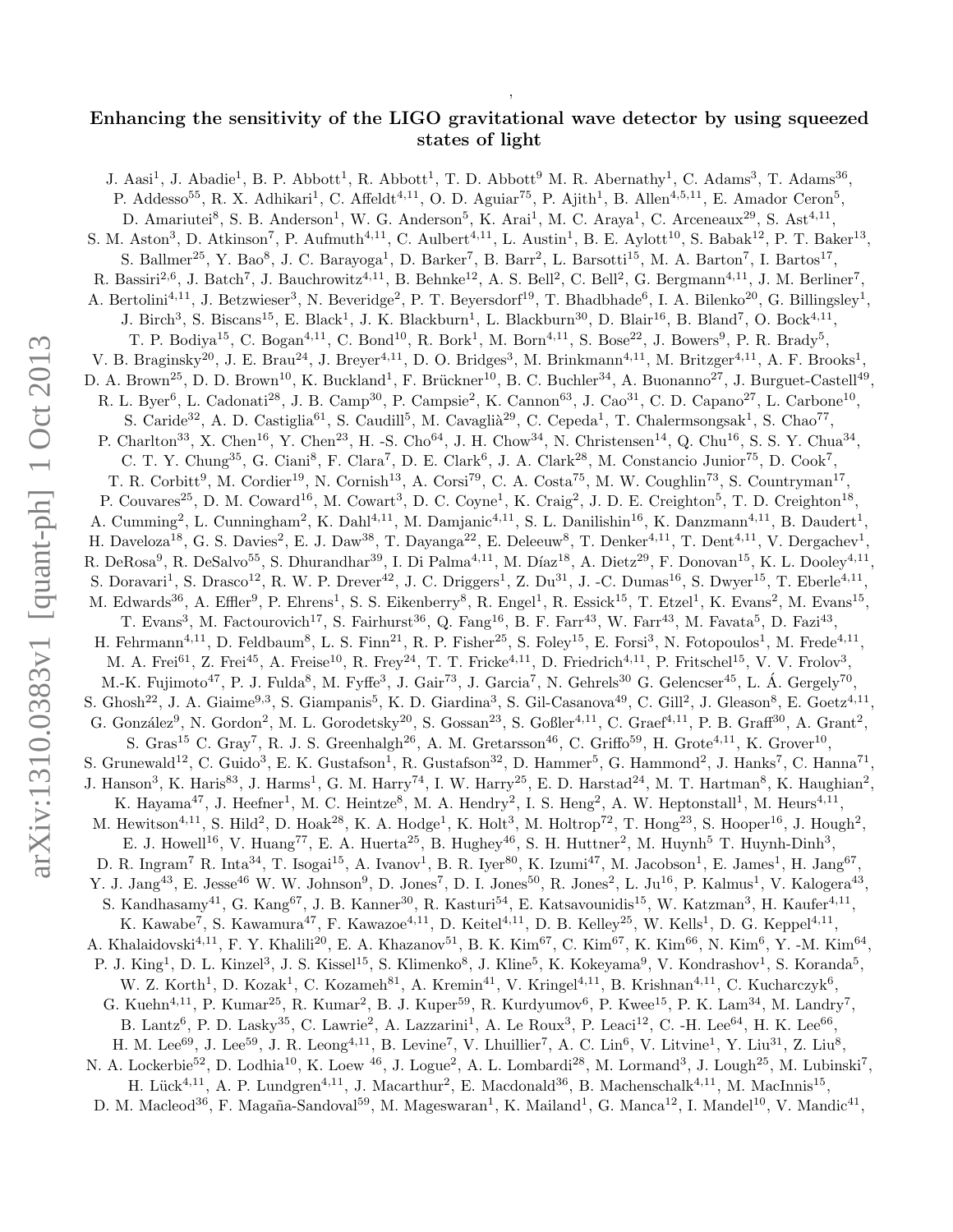S. Márka<sup>17</sup>, Z. Márka<sup>17</sup>, A. S. Markosyan<sup>6</sup>, E. Maros<sup>1</sup>, I. W. Martin<sup>2</sup>, R. M. Martin<sup>8</sup>, D. Martinov<sup>1</sup> J. N. Marx<sup>1</sup>, K. Mason<sup>15</sup>, F. Matichard<sup>15</sup>, L. Matone<sup>17</sup>, R. A. Matzner<sup>44</sup>, N. Mavalvala<sup>15</sup>, G. May<sup>9</sup>, G. Mazzolo<sup>4,11</sup>, K. McAuley<sup>19</sup>, R. McCarthy<sup>7</sup>, D. E. McClelland<sup>34</sup>, S. C. McGuire<sup>40</sup>, G. McIntyre<sup>1</sup>, J. McIver<sup>28</sup>, G. D. Meadors<sup>32</sup>, M. Mehmet<sup>4,11</sup>, T. Meier<sup>4,11</sup>, A. Melatos<sup>35</sup>, G. Mendell<sup>7</sup>, R. A. Mercer<sup>5</sup>, S. Meshkov<sup>1</sup>, C. Messenger<sup>36</sup>, M. S. Meyer<sup>3</sup>, H. Miao<sup>23</sup>, J. Miller<sup>34</sup>, C. M. F. Mingarelli<sup>10</sup>, S. Mitra<sup>39</sup>, V. P. Mitrofanov<sup>20</sup>, G. Mitselmakher<sup>8</sup>, R. Mittleman<sup>15</sup>, B. Moe<sup>5</sup>, F. Mokler<sup>4,11</sup>, S. R. P. Mohapatra<sup>25,61</sup>, D. Moraru<sup>7</sup>, G. Moreno<sup>7</sup>, T. Mori<sup>47</sup>, S. R. Morriss<sup>18</sup>, K. Mossavi<sup>4,11</sup>, C. M. Mow-Lowry<sup>4,11</sup>, C. L. Mueller<sup>8</sup>, G. Mueller<sup>8</sup>, S. Mukherjee<sup>18</sup>, A. Mullavey<sup>9</sup>, J. Munch<sup>48</sup>, D. Murphy<sup>17</sup>, P. G. Murray<sup>2</sup>, A. Mytidis<sup>8</sup>, D. Nanda Kumar<sup>8</sup>, T. Nash<sup>1</sup>, R. Nayak<sup>82</sup>, V. Necula<sup>8</sup>, G. Newton<sup>2</sup>, T. Nguyen<sup>34</sup>, E. Nishida<sup>47</sup>, A. Nishizawa<sup>47</sup>, A. Nitz<sup>25</sup>, D. Nolting<sup>3</sup>, M. E. Normandin<sup>18</sup>, L. K. Nuttall<sup>36</sup>, J. O'Dell<sup>26</sup>, B. O'Reilly<sup>3</sup>, R. O'Shaughnessy<sup>5</sup>, E. Ochsner<sup>5</sup>, E. Oelker<sup>15</sup>, G. H. Ogin<sup>1</sup>, J. J. Oh<sup>68</sup>, S. H. Oh<sup>68</sup>, F. Ohme<sup>36</sup>, P. Oppermann<sup>4,11</sup>, C. Osthelder<sup>1</sup>, C. D. Ott<sup>23</sup>, D. J. Ottaway<sup>48</sup>, R. S. Ottens<sup>8</sup>, J. Ou<sup>77</sup>, H. Overmier<sup>3</sup>, B. J. Owen<sup>21</sup>, C. Padilla<sup>59</sup> A. Pai<sup>83</sup> Y. Pan<sup>27</sup>, C. Pankow<sup>5</sup>, M. A. Papa<sup>12,5</sup>, H. Paris<sup>7</sup>, W. Parkinson<sup>62</sup> M. Pedraza<sup>1</sup>, S. Penn<sup>54</sup>, C. Peralta<sup>12</sup>, A. Perreca<sup>25</sup>, M. Phelps<sup>1</sup>, M. Pickenpack<sup>4,11</sup>, V. Pierro<sup>55</sup>, I. M. Pinto<sup>55</sup>, M. Pitkin<sup>2</sup>, H. J. Pletsch<sup>4,11</sup>, J. Pöld<sup>4,11</sup>, F. Postiglione<sup>37</sup>, C. Poux<sup>1</sup>, V. Predoi<sup>36</sup>, T. Prestegard<sup>41</sup>, L. R. Price<sup>1</sup>, M. Prijatelj<sup>4,11</sup>, S. Privitera<sup>1</sup>, L. G. Prokhorov<sup>20</sup>, O. Puncken<sup>18</sup>, V. Quetschke<sup>18</sup>, E. Quintero<sup>1</sup>, R. Quitzow-James<sup>24</sup>, F. J. Raab<sup>7</sup>, H. Radkins<sup>7</sup>, P. Raffai<sup>17</sup>, S. Raja<sup>84</sup>, M. Rakhmanov<sup>18</sup>, C. Ramet<sup>3</sup>, V. Raymond<sup>1</sup>, C. M. Reed<sup>7</sup>, T. Reed<sup>56</sup>, S. Reid<sup>78</sup>, D. H. Reitze<sup>1</sup>, R. Riesen<sup>3</sup>, K. Riles<sup>32</sup>, M. Roberts<sup>6</sup>, N. A. Robertson<sup>1,2</sup>, E. L. Robinson<sup>12</sup>, S. Roddy<sup>3</sup>, C. Rodriguez<sup>43</sup>, L. Rodriguez<sup>44</sup>, M. Rodruck<sup>7</sup>, J. G. Rollins<sup>1</sup>, J. H. Romie<sup>3</sup>, C. Röver<sup>4,11</sup>, S. Rowan<sup>2</sup>, A. Rüdiger<sup>4,11</sup>, K. Ryan<sup>7</sup>, F. Salemi<sup>4,11</sup>, L. Sammut<sup>35</sup>, V. Sandberg<sup>7</sup>, J. Sanders<sup>32</sup> S. Sankar<sup>15</sup>, V. Sannibale<sup>1</sup>, L. Santamaría<sup>1</sup>, I. Santiago-Prieto<sup>2</sup>, G. Santostasi<sup>58</sup>, B. S. Sathyaprakash<sup>36</sup>, P. R. Saulson<sup>25</sup>, R. L. Savage<sup>7</sup>, R. Schilling<sup>4,11</sup>, R. Schnabel<sup>4,11</sup>, R. M. S. Schofield<sup>24</sup>, D. Schuette<sup>4,11</sup>, B. Schulz<sup>4,11</sup>, B. F. Schutz<sup>12,36</sup>, P. Schwinberg<sup>7</sup>, J. Scott<sup>2</sup>, S. M. Scott<sup>34</sup>, F. Seifert<sup>1</sup>, D. Sellers<sup>3</sup>, A. S. Sengupta<sup>85</sup>, A. Sergeev<sup>51</sup>, D. A. Shaddock<sup>34</sup>, M. S. Shahriar<sup>43</sup>, M. Shaltev<sup>4,11</sup>, Z. Shao<sup>1</sup>, B. Shapiro<sup>6</sup>, P. Shawhan<sup>27</sup>, D. H. Shoemaker<sup>15</sup>, T. L. Sidery<sup>10</sup>, X. Siemens<sup>5</sup>, D. Sigg<sup>7</sup>, D. Simakov<sup>4,11</sup>, A. Singer<sup>1</sup>, L. Singer<sup>1</sup>, A. M. Sintes<sup>49</sup>, G. R. Skelton<sup>5</sup>, B. J. J. Slagmolen<sup>34</sup>, J. Slutsky<sup>4,11</sup>, J. R. Smith<sup>59</sup>, M. R. Smith<sup>1</sup>, R. J. E. Smith<sup>10</sup>, N. D. Smith-Lefebvre<sup>1</sup>, E. J. Son<sup>68</sup>, B. Sorazu<sup>2</sup>, T. Souradeep<sup>39</sup>, M. Stefszky<sup>34</sup>, E. Steinert<sup>7</sup>, J. Steinlechner<sup>4,11</sup>, S. Steinlechner<sup>4,11</sup>, S. Steplewski<sup>22</sup>, D. Stevens<sup>43</sup>, A. Stochino<sup>34</sup>, R. Stone<sup>18</sup>, K. A. Strain<sup>2</sup>, S. E. Strigin<sup>20</sup>, A. S. Stroeer<sup>18</sup>, A. L. Stuver<sup>3</sup>, T. Z. Summerscales<sup>57</sup>, S. Susmithan<sup>16</sup>, P. J. Sutton<sup>36</sup>, G. Szeifert<sup>45</sup>, D. Talukder<sup>24</sup>, D. B. Tanner<sup>8</sup>, S. P. Tarabrin<sup>4,11</sup>, R. Taylor<sup>1</sup>, M. Thomas<sup>3</sup>, P. Thomas<sup>7</sup>, K. A. Thorne<sup>3</sup>, K. S. Thorne<sup>23</sup>, E. Thrane<sup>1</sup>, V. Tiwari<sup>8</sup>, K. V. Tokmakov<sup>52</sup>, C. Tomlinson<sup>38</sup>, C. V. Torres<sup>18</sup>, C. I. Torrie<sup>1,2</sup>, G. Traylor<sup>3</sup>, M. Tse<sup>17</sup>, D. Ugolini<sup>60</sup>, C. S. Unnikrishnan<sup>86</sup> H. Vahlbruch<sup>4,11</sup>, M. Vallisneri<sup>23</sup>, M. V. van der Sluys<sup>43</sup>, A. A. van Veggel<sup>2</sup>, S. Vass<sup>1</sup>, R. Vaulin<sup>15</sup>, A. Vecchio<sup>10</sup>, P. J. Veitch<sup>48</sup>, J. Veitch<sup>36</sup>, K. Venkateswara<sup>76</sup>, S. Verma<sup>16</sup>, R. Vincent-Finley<sup>40</sup>, S. Vitale<sup>15</sup>, T. Vo<sup>7</sup>, C. Vorvick<sup>7</sup>, W. D. Vousden<sup>10</sup>, S. P. Vyatchanin<sup>20</sup>, A. Wade<sup>34</sup>, L. Wade<sup>5</sup>, M. Wade<sup>5</sup>, S. J. Waldman<sup>15</sup>, L. Wallace<sup>1</sup>, Y. Wan<sup>31</sup>, M. Wang<sup>10</sup>, J. Wang<sup>77</sup>, X. Wang<sup>31</sup>, A. Wanner<sup>4,11</sup>, R. L. Ward<sup>34</sup>, M. Was<sup>4,11</sup>, M. Weinert<sup>4,11</sup>, A. J. Weinstein<sup>1</sup>, R. Weiss<sup>15</sup>, T. Welborn<sup>3</sup>, L. Wen<sup>16</sup>, P. Wessels<sup>4,11</sup>, M. West<sup>25</sup>, T. Westphal<sup>4,11</sup>, K. Wette<sup>4,11</sup>, J. T. Whelan<sup>61</sup>, S. E. Whitcomb<sup>1,16</sup>, A. G. Wiseman<sup>5</sup>, D. J. White<sup>38</sup>, B. F. Whiting<sup>8</sup>, K. Wiesner<sup>4,11</sup>, C. Wilkinson<sup>7</sup>, P. A. Willems<sup>1</sup>, L. Williams<sup>8</sup>, R. Williams<sup>1</sup>, T. Williams<sup>62</sup>, J. L. Willis<sup>53</sup>, B. Willke<sup>4,11</sup>, M. Wimmer<sup>4,11</sup>, L. Winkelmann<sup>4,11</sup>, W. Winkler<sup>4,11</sup>, C. C. Wipf<sup>15</sup>, H. Wittel<sup>4,11</sup>, G. Woan<sup>2</sup>, R. Wooley<sup>3</sup>, J. Worden<sup>7</sup>, J. Yablon<sup>43</sup>, I. Yakushin<sup>3</sup>, H. Yamamoto<sup>1</sup>, C. C. Yancey<sup>27</sup>, H. Yang<sup>23</sup>, D. Yeaton-Massey<sup>1</sup>, S. Yoshida<sup>62</sup>, H. Yum<sup>43</sup>, M. Zanolin<sup>46</sup>, F. Zhang<sup>15</sup>, L. Zhang<sup>1</sup>, C. Zhao<sup>16</sup>, H. Zhu<sup>21</sup>, X. J. Zhu<sup>16</sup>, N. Zotov<sup>56</sup>, M. E. Zucker<sup>15</sup>, J. Zweizig<sup>1</sup>  ${}^{1}LIGO$  - California Institute of Technology, Pasadena, CA 91125, USA  $2$ SUPA, University of Glasgow, Glasgow, G12 8QQ, United Kingdom <sup>3</sup>LIGO - Livingston Observatory, Livingston, LA 70754, USA  $4$ Albert-Einstein-Institut, Max-Planck-Institut für Gravitationsphysik, D-30167 Hannover, Germany <sup>5</sup>University of Wisconsin–Milwaukee, Milwaukee, WI 53201, USA  $6$ Stanford University, Stanford, CA 94305, USA <sup>7</sup>LIGO - Hanford Observatory, Richland, WA 99352, USA <sup>8</sup>University of Florida, Gainesville, FL 32611, USA <sup>9</sup>Louisiana State University, Baton Rouge, LA 70803, USA  $10$ University of Birmingham, Birmingham, B15 2TT, United Kingdom  $11$ Leibniz Universität Hannover, D-30167 Hannover, Germany  $12$  Albert-Einstein-Institut, Max-Planck-Institut für Gravitationsphysik, D-14476 Golm, Germany <sup>13</sup>Montana State University, Bozeman, MT 59717, USA  $14$ Carleton College, Northfield, MN 55057, USA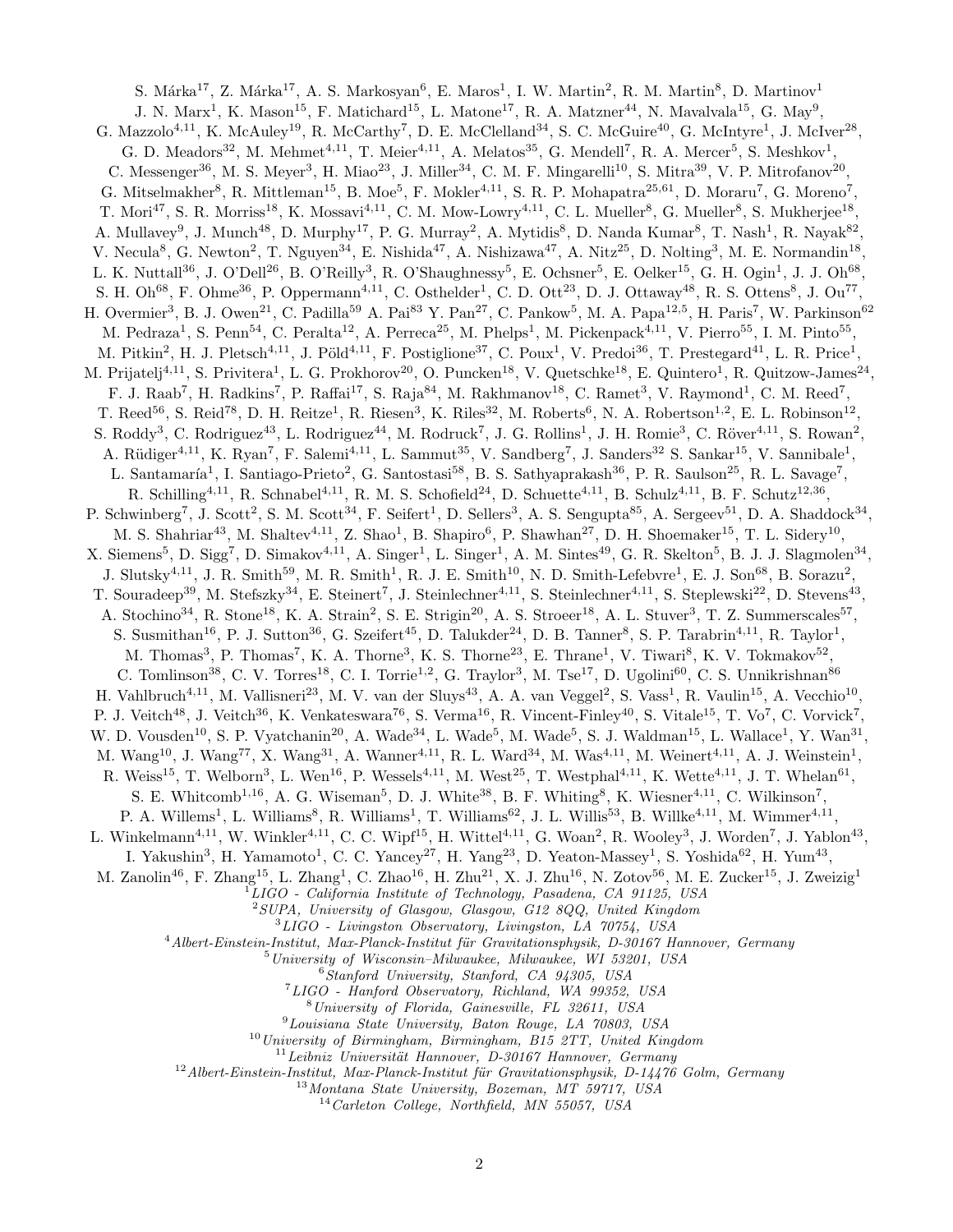LIGO - Massachusetts Institute of Technology, Cambridge, MA 02139, USA

<sup>16</sup>University of Western Australia, Crawley, WA 6009, Australia

<sup>17</sup>Columbia University, New York, NY 10027, USA

The University of Texas at Brownsville, Brownsville, TX 78520, USA

San Jose State University, San Jose, CA 95192, USA

<sup>20</sup>Moscow State University, Moscow, 119992, Russia

 $^{21}$ The Pennsylvania State University, University Park, PA 16802, USA

 $^{22}$  Washington State University, Pullman, WA 99164, USA

 $^{23}$ Caltech-CaRT, Pasadena, CA 91125, USA

University of Oregon, Eugene, OR 97403, USA

Syracuse University, Syracuse, NY 13244, USA

<sup>26</sup>Rutherford Appleton Laboratory, HSIC, Chilton, Didcot, Oxon OX11 0QX United Kingdom

University of Maryland, College Park, MD 20742, USA

University of Massachusetts - Amherst, Amherst, MA 01003, USA

 $^{29}$ The University of Mississippi, University, MS 38677, USA

NASA/Goddard Space Flight Center, Greenbelt, MD 20771, USA

Tsinghua University, Beijing 100084, China

University of Michigan, Ann Arbor, MI 48109, USA

Charles Sturt University, Wagga Wagga, NSW 2678, Australia

Australian National University, Canberra, ACT 0200, Australia

The University of Melbourne, Parkville, VIC 3010, Australia

Cardiff University, Cardiff, CF24 3AA, United Kingdom

<sup>37</sup> University of Salerno, I-84084 Fisciano (Salerno), Italy and INFN (Sezione di Napoli), Italy

<sup>38</sup>The University of Sheffield, Sheffield S10 2TN, United Kingdom

Inter-University Centre for Astronomy and Astrophysics, Pune - 411007, India

 $^{40}$ Southern University and A&M College, Baton Rouge, LA 70813, USA

 $^{41}$  University of Minnesota, Minneapolis, MN 55455, USA

California Institute of Technology, Pasadena, CA 91125, USA

 $^{43}$ Northwestern University, Evanston, IL 60208, USA

The University of Texas at Austin, Austin, TX 78712, USA

MTA-Eotvos University, 'Lendulet' A. R. G., Budapest, 1117 Hungary

 $^{46}Embry-Riddle$  Aeronautical University, Prescott, AZ 86301, USA

National Astronomical Observatory of Japan, Tokyo 181-8588, Japan

University of Adelaide, Adelaide, SA 5005, Australia

Universitat de les Illes Balears, E-07122 Palma de Mallorca, Spain

University of Southampton, Southampton, SO17 1BJ, United Kingdom

Institute of Applied Physics, Nizhny Novgorod, 603950, Russia

SUPA, University of Strathclyde, Glasgow, G1 1XQ, United Kingdom

Abilene Christian University, Abilene TX 79699, USA

Hobart and William Smith Colleges, Geneva, NY 14456, USA

<sup>55</sup> University of Sannio at Benevento, I-82100 Benevento, Italy and INFN (Sezione di Napoli), Italy

 ${}^{6}$ Louisiana Tech University, Ruston, LA  $71272$ , USA

Andrews University, Berrien Springs, MI 49104, USA

McNeese State University, Lake Charles, LA 70609, USA

California State University Fullerton, Fullerton CA 92831, USA

Trinity University, San Antonio, TX 78212, USA

Rochester Institute of Technology, Rochester, NY 14623, USA

Southeastern Louisiana University, Hammond, LA 70402, USA

Canadian Institute for Theoretical Astrophysics,

University of Toronto, Toronto, Ontario, M5S 3H8, Canada

Pusan National University, Busan 609-735, Korea

West Virginia University, Morgantown, WV 26505, USA

Hanyang University, Seoul 133-791, Korea

Korea Institute of Science and Technology Information, Daejeon 305-806, Korea

National Institute for Mathematical Sciences, Daejeon 305-390, Korea

Seoul National University, Seoul 151-742, Korea

University of Szeged, 6720 Szeged, Dóm tér 9, Hungary

Perimeter Institute for Theoretical Physics, Ontario, N2L 2Y5, Canada

University of New Hampshire, Durham, NH 03824, USA

University of Cambridge, Cambridge, CB2 1TN, United Kingdom

American University, Washington, DC 20016, USA

<sup>75</sup> Instituto Nacional de Pesquisas Espaciais, 12227-010 - São José dos Campos, SP, Brazil

 $^{76}$ University of Washington, Seattle, WA, 98195-4290, USA

National Tsing Hua University, Hsinchu Taiwan 300, Province of China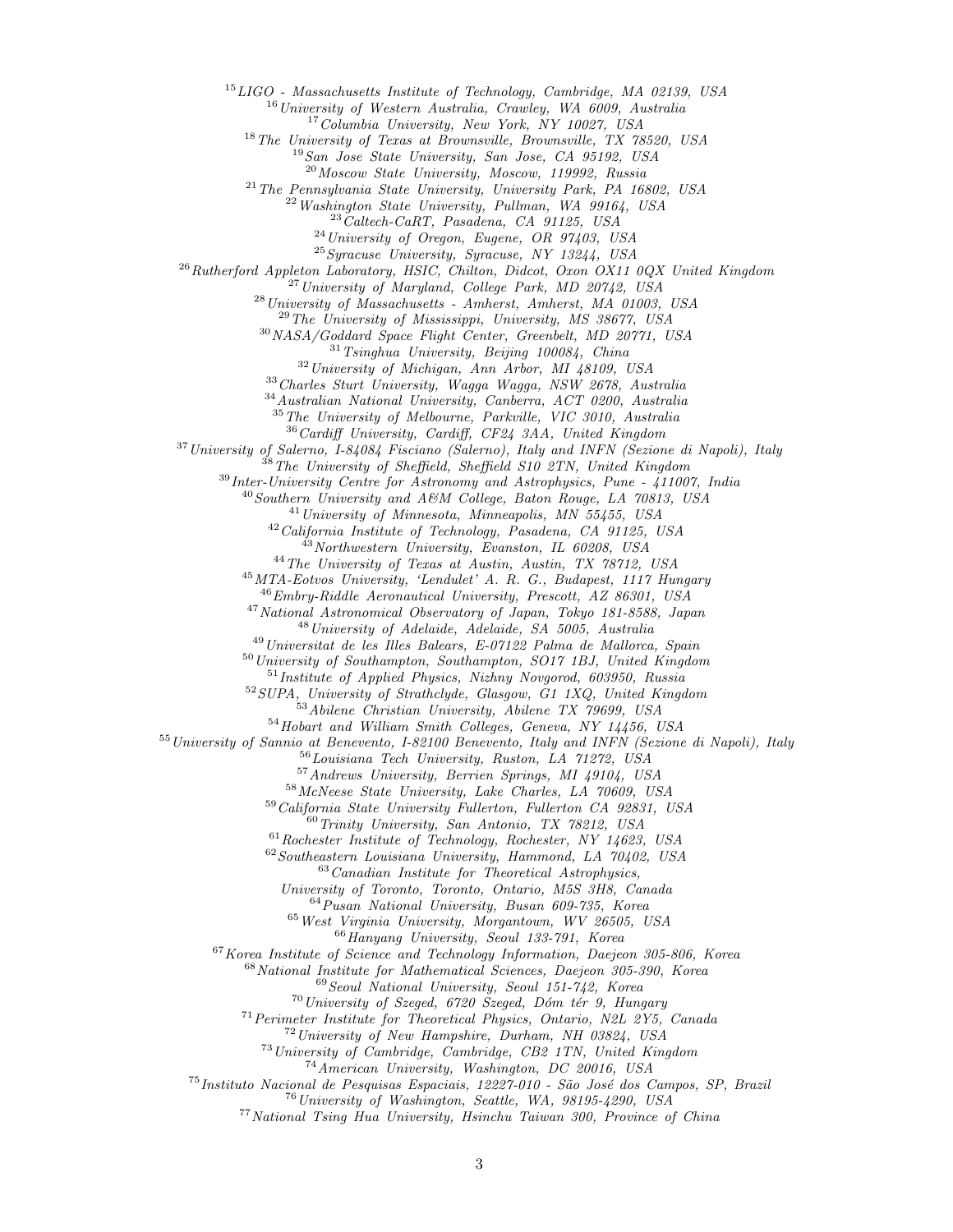<sup>78</sup>SUPA, University of the West of Scotland, Paisley, PA1 2BE, United Kingdom

<sup>79</sup>The George Washington University, Washington, DC 20052, USA

<sup>80</sup>Raman Research Institute, Bangalore, Karnataka 560080, India

<sup>81</sup>Universidad Nacional de Cordoba, Cordoba 5000, Argentina

 $^{82}\,$  IISER-Kolkata, Mohanpur West. Bengal 741252, India

<sup>83</sup>IISER-TVM, CET Campus, Trivandrum Kerala 695016, India

 $84$ RRCAT, Indore MP 452013, India

<sup>85</sup>Indian Institute of Technology, Gandhinagar Ahmedabad Gujarat 382424, India and

<sup>86</sup>Tata Institute for Fundamental Research, Mumbai 400005, India

Nearly a century after Einstein first predicted the existence of gravitational waves, a global network of earth-based gravitational wave observatories [\[1–](#page-10-0)[4\]](#page-10-1) is seeking to directly detect this faint radiation using precision laser interferometry. Photon shot noise, due to the quantum nature of light, imposes a fundamental limit on the attometer level sensitivity of the kilometerscale Michelson interferometers deployed for this task. Here we inject squeezed states to improve the performance of one of the detectors of the Laser Interferometer Gravitational-wave Observatory (LIGO) beyond the quantum noise limit, most notably in the frequency region down to 150 Hz, critically important for several astrophysical sources, with no deterioration of performance observed at any frequency. With the injection of squeezed states, this LIGO detector demonstrated the best broadband sensitivity to gravitational waves ever achieved, with important implications for observing the gravitational wave Universe with unprecedented sensitivity.

A fundamental limit to the sensitivity of a Michelson interferometer with quasi-free mirrors comes from the quantum nature of light, which reveals itself through two fundamental mechanisms: photon counting noise (shot noise), arising from statistical fluctuations in the arrival time of photons at the interferometer output; and *radia*tion pressure noise, which is the recoil of the mirrors due to the radiation pressure arising from quantum fluctuations in the photon flux. Both sources can be attributed to the quantum fluctuations of the electromagnetic vacuum field, or vacuum fluctuations, that enter the interferometer [\[5,](#page-10-2) [6\]](#page-10-3).

An electromagnetic field can be described by two noncommuting conjugate operators that are associated with field amplitudes that oscillate out of phase with each other by 90◦ , labeled as "in-phase" and "quadrature phase" [\[7\]](#page-10-4). A coherent state of light (or vacuum, if the coherent amplitude is zero) has equal uncertainty in both quadratures, with the uncertainty product limited by the Heisenberg uncertainty principle. For a squeezed state, the uncertainty in one quadrature is decreased relative to that of the coherent state (see green box in Fig. [1\)](#page-7-0). Note that the uncertainty in the orthogonal quadrature is cor-

respondingly increased, always satisfying the Heisenberg inequality.

The vacuum fluctuations that limit the sensitivity of an interferometric gravitational wave detector enter through the antisymmetric port of the interferometer, mix with the signal field produced at the beamsplitter by a passing gravitational wave, and exit the antisymmetric port to create noise on the output photodetector. Caves [\[5,](#page-10-2) [6\]](#page-10-3) showed that replacing coherent vacuum fluctuations entering the antisymmetric port with correctly phased squeezed vacuum states decreases the "inphase" quadrature uncertainty, and thus the shot noise, below the quantum limit. Shortly after, the first experiments showing squeezed light production through nonlinear optical media achieved modest but important reductions in noise at high frequencies [\[8\]](#page-10-5) [\[9\]](#page-10-6). However, squeezing in the audiofrequency region relevant for gravitational wave detection and control schemes for locking the squeezed phase to that needed by the interferometer were not demonstrated until the last decade [\[10\]](#page-10-7) [\[11\]](#page-10-8) [\[12\]](#page-10-9). Since then, squeezed vacuum has been used to enhance the sensitivity of a prototype interferometer [\[13\]](#page-10-10). The 600-m long GEO600 detector [\[14\]](#page-10-11) has deployed squeezing since 2010, achieving improved sensitivity at 700 Hz and above.

An important motivation for the experiment we present here was to extend the frequency range down to 150 Hz while testing squeezing at a noise level close to that required for Advanced LIGO [\[15\]](#page-10-12). This lower frequency region is critically important for the most promising astrophysical sources, such as coalescences of black hole and neutron star binary systems, but also poses a significant experimental challenge. Seismic motion is huge compared to the desired sensitivity, albeit at very low frequencies  $\leq 1$  Hz, and LIGO employs a very high performance isolation system to attenuate the seismic motion by several orders of magnitude. This uncovers a set of non-linear couplings which up-convert low frequency noise into the gravitational wave band. In the past, these processes have made it difficult for gravitational wave detectors to reach a shot noise limited sensitivity in their most sensitive band near 150 Hz. Any interactions between the interferometer and the outside world have to be kept at an absolute minimum. For instance, randomly scattered light reflecting back into the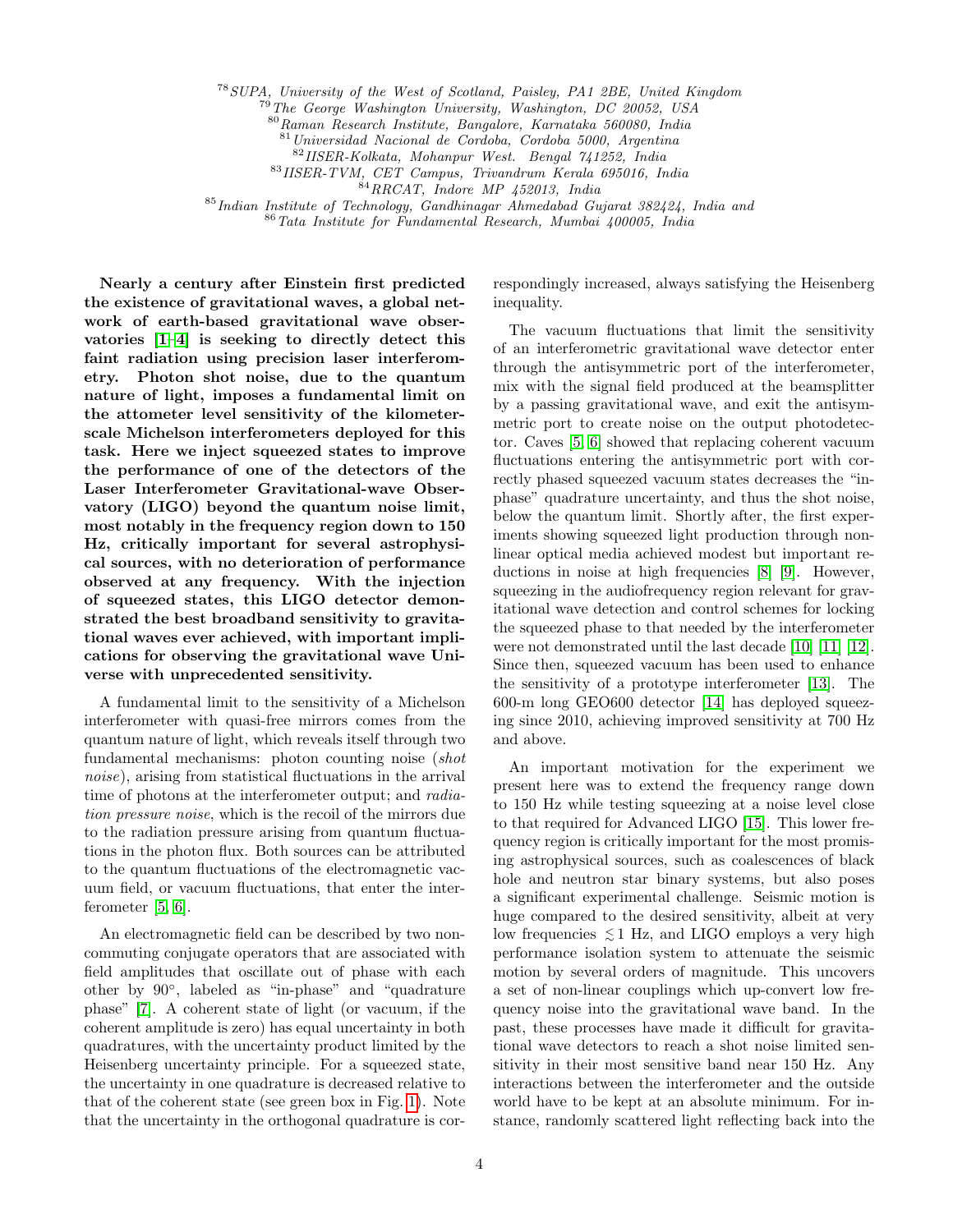interferometer has to be managed at the level of 10−<sup>18</sup> W. Past experience has shown that measured sensitivities at higher frequencies are difficult to extrapolate to lower frequencies [\[2\]](#page-10-13). For the first time, we employ squeezing to obtain a sensitivity improvement at a gravitational wave observatory in the critical frequency band between 150 Hz and 300 Hz. Similarly important, we observed that no additional noise above background was added by our squeezed vacuum source, firmly establishing this quantum technology as an indispensable technique in the future of gravitational wave astronomy.

The experiment was carried out toward the end of 2011 on the LIGO detector at Hanford, Washington, known as "H1". The optical layout of the detector is shown in Fig. [1.](#page-7-0) The interferometer light source ("H1 laser") is a Nd:YAG laser (1064 nm) stabilized in frequency and intensity. A beam splitter splits the light into the two arms of the Michelson, and Fabry-Perot cavities increase the phase sensitivity by bouncing the light  $\approx 130$  times in each arm. The Michelson is operated on a dark fringe, thus most of the light is reflected from the interferometer back to the laser. A partially transmitting mirror between the laser and the beam splitter forms the powerrecycling cavity, which increases the power incident on the beam splitter by a factor of 40. In order to isolate them from terrestrial forces such as seismic noise, the power recycling mirror, the beam splitter, and the arm cavity mirrors are all suspended as pendula on vibrationisolated platforms.

A passing gravitational wave produces a differential change in the lengths of the arm cavities (generally, one arm gets shorter while the orthogonal arm gets longer), causing a signal field to appear at the antisymmetric port proportional to the wave amplitude.

For unperturbed arm length L, a gravitational wave of amplitude  $h$  (in dimensionless units of strain) induces a differential change in arm length  $\Delta L = hL$ . For typical astrophysical sources from 10 to 100 Mpc away, such as the inspiral and merger of binary neutron stars or black holes, terrestrial detectors must measure strains at the level of  $10^{-21}$  or smaller.

A full description of this interferometer (and its sister interferometer in Livingston, LA) can be found in Ref. [\[2\]](#page-10-13). A number of crucial modifications have been made since then that enable the implementation and testing of squeezing. In particular, the signal readout has been changed from a heterodyne to a homodyne system [\[16\]](#page-10-14), where we actively operated the Michelson interferometer with a small offset from a dark fringe to send about 30 mW of light to the antisymmetric port to act as the homodyne reference beam. An output modecleaner (OMC in Fig. [1\)](#page-7-0) was also installed to prevent light in higher order optical modes and at different radiofrequency offsets from reaching the readout photodetector. Moreover, the available laser power was increased from 10 W to 20 W. This resulted in 15 W of light

power reaching the interferometer, 600 W impinging on the beamsplitter and 40 kW stored in the interferometer arm cavities. These modifications resulted in a factor of 2 improvement in sensitivity above 500 Hz over the 2009 configuration.

The grey box of Fig. [1](#page-7-0) shows a simplified schematic of the squeezed vacuum source. A sub-threshold optical parametric oscillator (OPO) in a bow-tie configuration [\[17\]](#page-10-15) [\[18\]](#page-10-16) produces the squeezed vacuum state. Light at 532 nm pumps the OPO and produces squeezed vacuum at 1064 nm via parametric downconversion in a second-order nonlinear PPKTP crystal placed in the OPO cavity. The "pump laser" for the squeezed vacuum source is phase-locked to the "H1 laser" and it emits 1064 nm light which drives the second harmonic generator (SHG) to produce light at 532 nm. The "control laser" is phase-locked to the "pump laser" to generate a frequency shifted coherent beam which enters the interferometer through the "output Faraday isolator", together with the squeezed vacuum. The interferometer reflects both fields back towards the OMC, and the beat between the frequency shifted coherent beam and the interferometer beam is detected by the "squeezing angle control photodiode" to control the phase of the squeezed vacuum field relative to the interferometer field [\[11\]](#page-10-8). The OMC filters out the frequency shifted coherent beam, while the squeezed vacuum reaches the "output photodiode".

During the experiment reported here, the LIGO H1 detector was configured as it was during its most sensitive scientific run S6 [\[19\]](#page-10-17) concluded in October 2010. Shot noise was the limiting noise source above 400 Hz and contributed significantly to the total noise down to 150 Hz [\[2\]](#page-10-13). Radiation pressure noise was negligible, completely masked by other noise sources.

The significantly improved sensitivity due to squeezing in this experiment is shown in Fig. [2.](#page-8-0) The performance without squeezing shown by the red curve was comparable at high frequency to the best sensitivity H1 reached during S6. The blue curve shows the improvement in the sensitivity resulting from squeezing, with a 2.15 dB (28%) reduction in the shot noise. This constitutes the best broadband sensitivity to gravitational waves ever achieved. To achieve the same improvement, a 64% increase in the power stored in the arm cavities would have been necessary, but this power increase would be accompanied by the significant limitations of high power operation [\[15,](#page-10-12) [20\]](#page-10-18). The measured improvement due to squeezing is well explained given the amount of squeezing injected into the interferometer and the total measured losses in the squeezed beam path, as we will detail later. A reduction in the total losses would therefore directly translate in a larger shot noise suppression.

Equally important, the squeezed vacuum source did not introduce additional technical noise in any frequency band. This required paying particular attention in the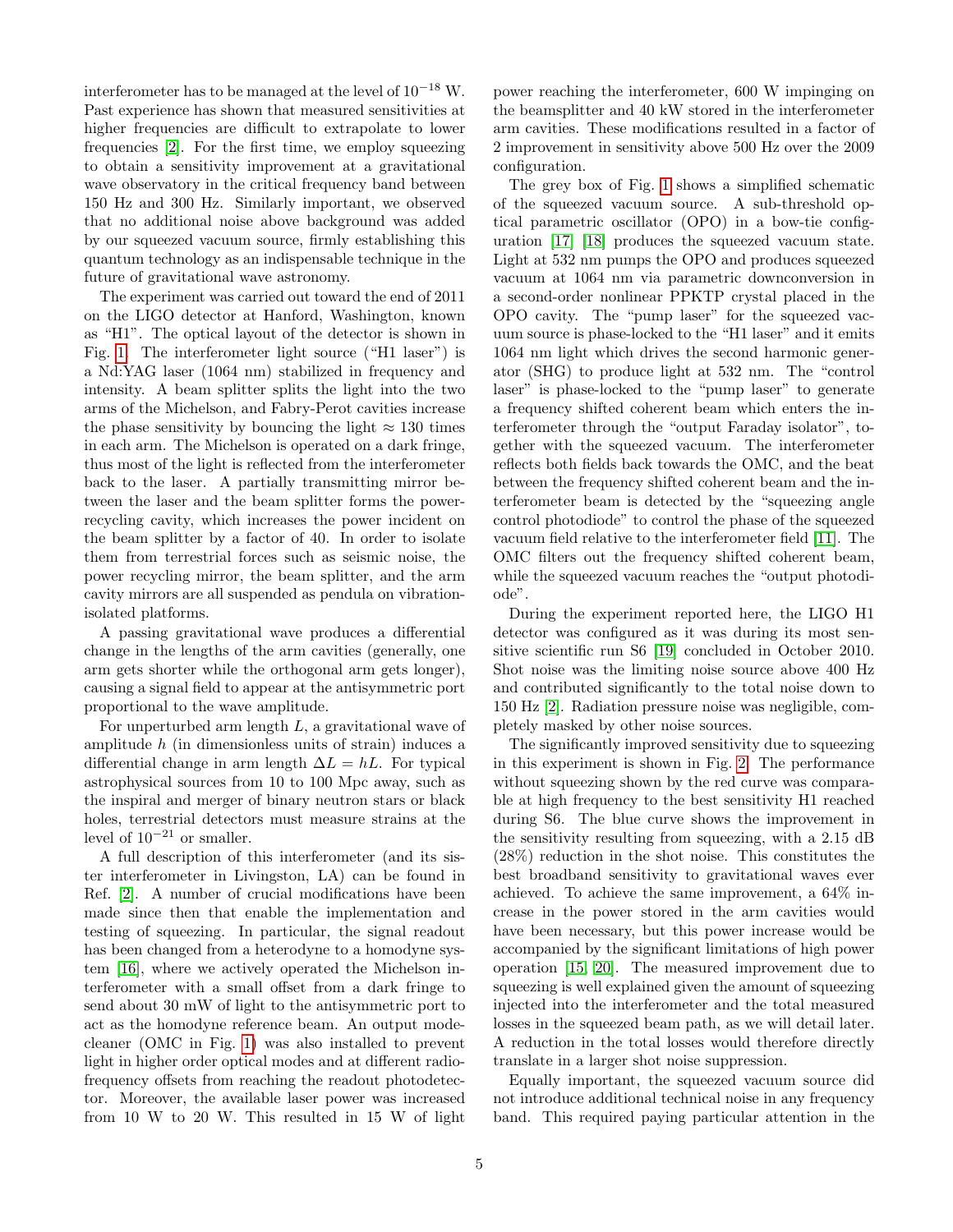

<span id="page-7-0"></span>FIG. 1. Simplified layout of the H1 interferometer with squeezed vacuum injection. The interferometer layout is described in the text, together with the main squeezer components (shown in the grey box). The green box shows a simplified representation of coherent states and squeezed states in the "in-phase" and "quadrature phase" coordinates.

design of the squeezed vacuum source to the control of scattered light. Scattered light is a serious issue in gravitational wave detectors operating near the quantum limit, since it not only limits the squeezing enhancement, but can degrade the interferometer sensitivity. Noise due to scattered light is also extremely hard to calculate a priori. Not only is the amount of scattering difficult to estimate, but the phase noise on the scattered light fields is also unknown. Understanding the impact of scattered light noise was one of the important motivations for our experiment. In particular, light leaving the interferometer is backscattered by the OPO and reenters the interferometer, contaminating the main interferometer output. Because the squeezed vacuum source is mounted on an optical bench outside the vacuum system that houses the interferometer, large relative motions between the two are possible. To mitigate this problem, the H1 OPO is a traveling wave cavity designed to provide an intrinsic isolation to backscattering of more than 40 dB [\[17\]](#page-10-15). Moreover, an additional Faraday isolator on an in-vacuum suspended isolation platform was installed in the injection path of the squeezed beam. With this arrangement, the backscatter noise due to linear phase variations was measured to be at least a factor 10 below the total noise in the critical region between 150 and 300 Hz.

In order to explain quantitatively the measured improvement in the LIGO H1 sensitivity, we studied the two main mechanisms that degrade squeezing: optical losses and phase noise. Squeezed vacuum states are fragile; any optical loss, including imperfect mode matching, reduces the correlations imposed on the beam by the squeezed vacuum. Furthermore, fluctuations in the relative phase between the squeezed beam and the interferometer beam can degrade the quantum noise reduction, since deviation from the optimal phase projects the higher-noise orthogonal quadrature onto the measured quadrature. The measurement shown in Fig. [2](#page-8-0) was obtained by injecting  $10.3\pm0.2$  dB of squeezing, and the observed improvement in the shot noise limit is consistent with the measured losses and phase noise, as detailed below.

Let us consider first the impact of optical losses. Given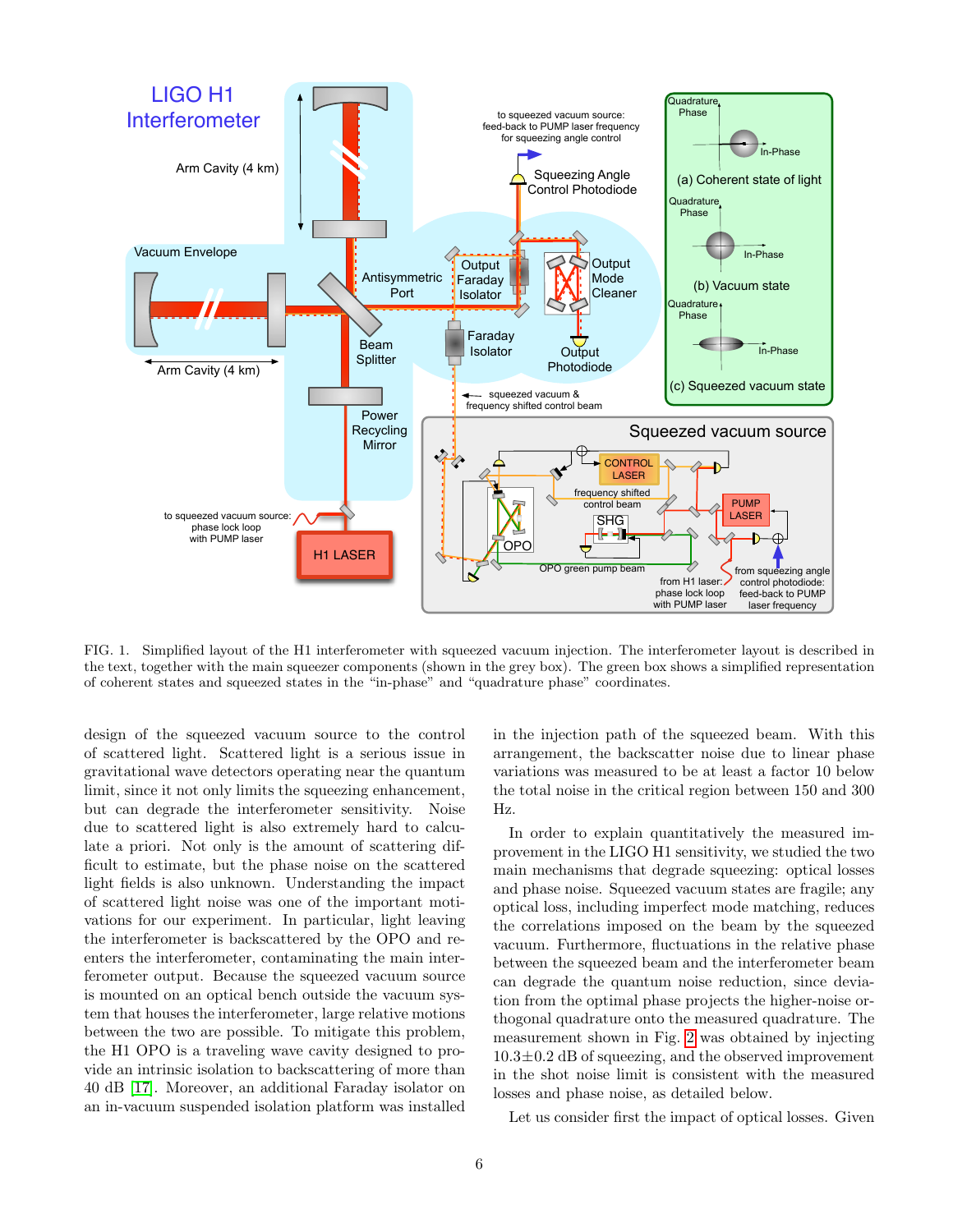

<span id="page-8-0"></span>FIG. 2. Strain sensitivity of the H1 detector measured with and without squeezing injection. The improvement is up to 2.15 dB in the shot noise limited frequency band. Several effects cause the sharp lines visible in the spectra: mechanical resonances in the mirror suspensions, resonances of the internal mirror modes, power line harmonics, etc. As the broadband floor of the sensitivity is most relevant for gravitational wave detection, these lines are typically not too harmful. The inset magnifies the frequency region between 150 and 300 Hz, showing that the squeezing enhancement persists down to 150 Hz

.

the normalized variance of the output mode  $V_{\pm}$  for the elongated (+) and the squeezed (-) quadratures, respectively, the normalized variances  $V'_\pm$  for a given detection efficiency  $\eta$  can be written as  $V'_{\pm} = \eta V_{\pm} + (1 - \eta)$ . The total detection efficiency measured in our experiment is  $44\% \pm 2\%$ , corresponding to about 56\% loss, in good agreement with independent measurements of the loss sources: mode mismatch between the squeezed beam and the OMC cavity  $(25\% \pm 5\%)$ , scatter and absorption in the OMC  $(18\% \pm 2\%)$ , and absorption and imperfect polarization alignment in the Faraday isolators (the squeezed beam passes through a Faraday three times, with total losses of  $20\% \pm 2\%$ ). A significant reduction of these losses is possible, but it couldn't be achieved on the time scale allowed for this experiment before the H1 upgrade for Advanced LIGO began. With 10.3 dB of squeezing leaving the OPO and a detection efficiency  $\eta = 0.44$ , only 2.2 dB of squeezing can be measured.

We must also account for the impact of phase noise. Assuming that the relative phase noise between the local oscillator and the two squeezing quadratures has a normal distribution with a small standard deviation of  $\theta$ , the detected squeezing quadratures can be written as  $\dot{V}''_{\pm} = V'_{\pm} \cos^2 \tilde{\theta} + V'_{\mp} \sin^2 \tilde{\theta}$  [\[21–](#page-10-19)[23\]](#page-10-20). An independent measurement indicates a phase noise of  $37 \pm 6$  mrad.

The detectable squeezing in our experiment is therefore  $2.14 \pm 0.13$  dB, consistent with the measured sensitivity improvement of  $2.15 \pm 0.05$  dB shown in Fig. [2.](#page-8-0) Even though the impact of phase noise is negligible in this case, a correct accounting of phase noise is crucial to predict the detectable squeezing for higher detection efficiency and higher squeezing levels. For example, with 35 mrad of phase noise, a pure squeezed state of 20 dB injected into an interferometer with perfect detection efficiency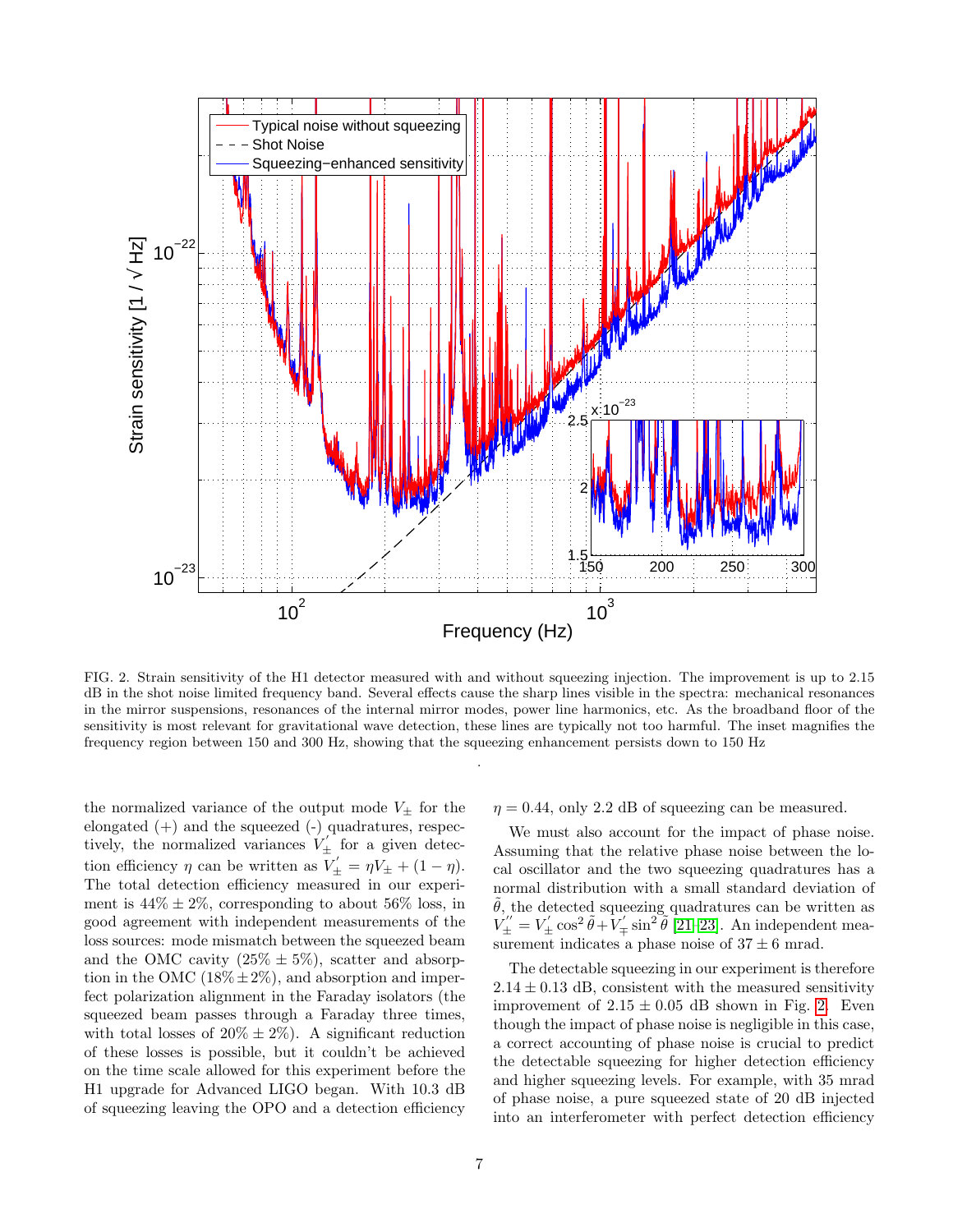would result in less than 9 dB of squeezing.

A significant upgrade, known as Advanced LIGO [\[15\]](#page-10-12), is currently underway with the goal of increasing the strain sensitivity of the LIGO detectors by a factor of 10. An important element of the improved sensitivity is the increased light power. The nearly 1 MW of light power circulating inside the arms is close to the limits of the instrument, due to thermal effects caused by light absorption and the potential for optomechanical parametric instabilities [\[20\]](#page-10-18). Any further improvement looks best to be done with quantum-enhancing techniques [\[24,](#page-10-21) [25\]](#page-10-22), such as squeezed vacuum injection.

Fig. [3](#page-9-0) shows how Advanced LIGO could benefit from squeezing. The total losses for a squeezed beam in Advanced LIGO are expected to be significantly less than the losses measured in our experiment, possibly as low as 10%. With the squeezed vacuum source employed in the H1 experiment, we could expect to reduce the shot noise by at least a factor of 2, improving the high frequency sensitivity of Advanced LIGO. Due to effective mitigation of other low-frequency noise sources, radiation pressure noise will now limit the low frequency sensitivity of Advanced LIGO. Thus, without further manipulation of the injected field [\[26\]](#page-10-23), the quantum enhancement at high frequencies would be achieved at the expense of the low frequency performance. That said, a factor of 2 improvement, even at high frequencies, would significantly impact the astrophysical reach of the Advanced LIGO detectors for several types of sources. For, example, there are several dozen known pulsars with expected emission frequencies between 80 Hz and 776 Hz [\[27\]](#page-11-0). Probing the (quasi-)stationary quadrupole deformation of these spinning neutron stars will provide a constraint on the size of quadrupole deformations ("mountains") and thus, to some extent, on the breaking strain of the neutron star crust. Even more remarkable is that a factor of 2 increase of the high-frequency sensitivity will allow us to track the late inspiral and eventual merger of neutron star and black hole binary systems to higher frequencies. This will impose much more significant constraints on the poorly understood nuclear equation of state by measurements of the tidal deformability [\[28,](#page-11-1) [29\]](#page-11-2), of the post-merger survival time [\[30\]](#page-11-3), and of mode pulsations of the merged remnant (at frequencies  $> 2$  kHz).

Advanced LIGO can be improved with squeezing at all frequencies, as shown in Fig. [3,](#page-9-0) by arranging to inject squeezed vacuum with different quadrature angles at different frequencies (frequency-dependent squeezing [\[26\]](#page-10-23)). We are currently developing the techniques for converting squeezed vacuum of the type produced here into frequency dependent squeezed vacuum for use in Advanced LIGO. By further improving the sensitivity of groundbased detectors and pushing the limits of astrophysical observations, quantum-enhancement techniques promise to play a critical role in future discoveries of gravitational wave sources.



<span id="page-9-0"></span>FIG. 3. Comparison of possible sensitivity curves for Advanced LIGO. Projection for a squeezing-enhanced Advanced LIGO interferometer (continuous lines), using a design similar to the one described in this paper, is compared to the Advanced LIGO sensitivity tuned for high frequency performance (dashed lines). The total noise, in both cases, has been computed by considering all the main noise sources, but only thermal noise and quantum noise are shown, as they are the only relevant noise sources above 100 Hz. The total losses for the squeezed beam were assumed to be 10%, starting with 9 dB of squeezing delivered by the OPO and 35 mrad of phase noise. With the same parameters, but assuming the injection of optimal frequency dependent squeezing, quantum noise can be reduced at all frequencies as shown by the dash-dotted red line.

We have shown previously [\[31\]](#page-11-4) that the LIGO optomechanical system can be treated as a quantum oscillator with an occupancy number around 200. Given the extreme fragility of quantum mechanical states, it is all the more difficult to quantum engineer them without doing harm. With the result presented here, we have demonstrated that we can improve the sensitivity of a macroscopic quantum instrument without penalty. This is of great relevance for Advanced detectors as they are expected to operate close to the quantum ground state of the optomechanical system.

#### METHODS

### Injection of squeezed vacuum

A schematic of the squeezed vacuum source is shown in the grey box of Fig. [1.](#page-7-0) The 1064 nm "pump laser" is phase-locked to the "H1 laser" and it drives the second harmonic generator (SHG) to produce light at 532 nm. The optical parametric oscillator (OPO) is resonant for both 1064 nm and 532 nm light. It is typically pumped with about 40 mW of 532 nm light, where the thresh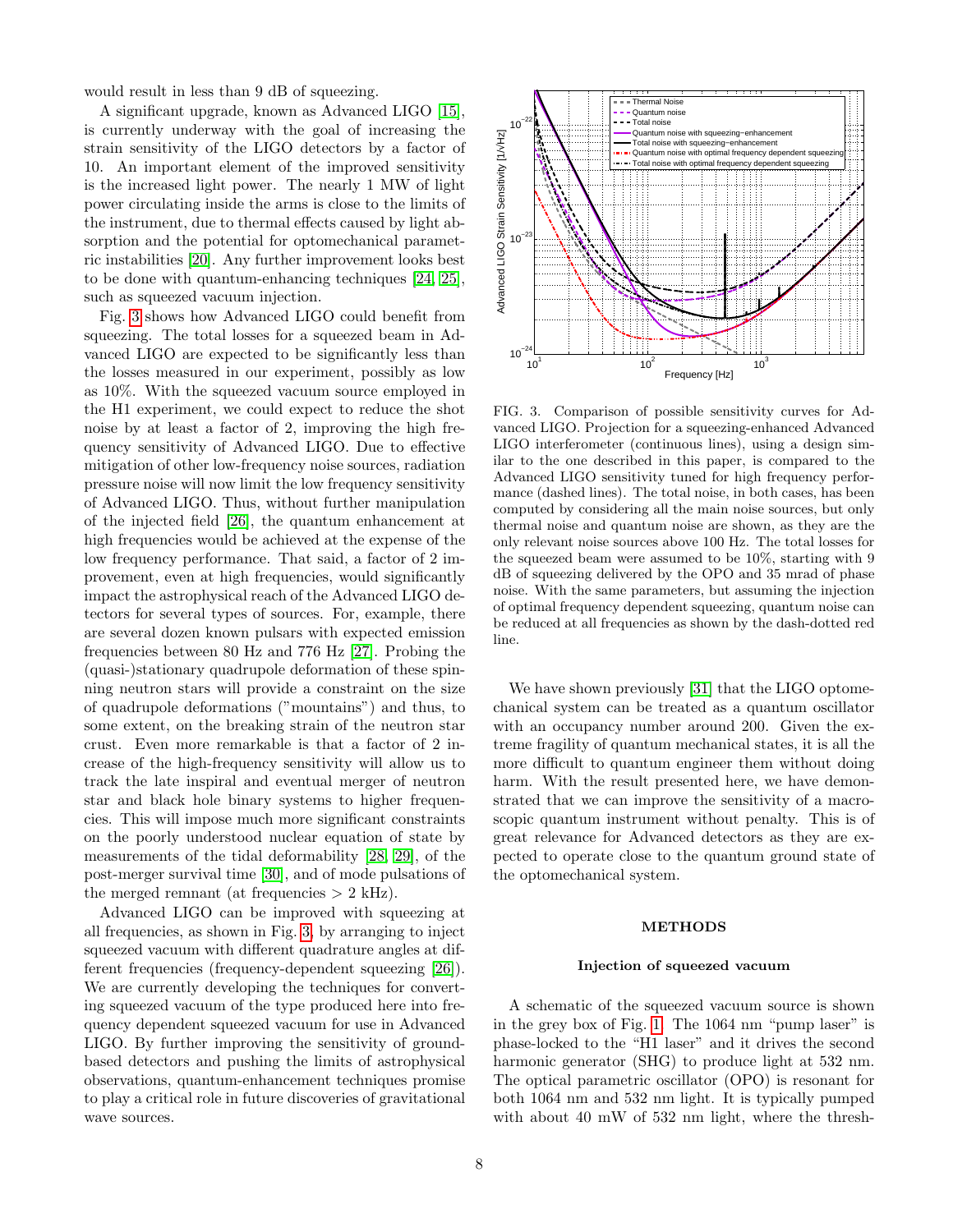old for spontaneous sub-harmonic generation is near 95 mW. The 1064 nm 'control laser" is phase-locked to the "pump laser" to generate a 29 MHz frequency shifted coherent beam which co-propagates with the squeezed vacuum beam, entering the interferometer through the "output Faraday isolator". The interferometer reflects both fields back towards the output mode cleaner (OMC). A 1% sample of these two beams is detected before reaching the OMC by the "squeezing angle control photodiode." The beat between the 29 MHz frequency shifted coherent beam and the interferometer beam provides an error signal which is used to control the phase of the squeezed vacuum field relative to the interferometer field.

## Optical Losses

The optical losses measured in the path from the squeezed vacuum source to the "output photodiode" are 56%. The dominant loss sources are: mode mismatch between the squeezed beam and the OMC cavity  $(25\% \pm 5\%)$ , scatter and absorption in the OMC  $(18\% \pm 2\%)$ , and absorption and imperfect polarization alignment in the Faraday isolators (with total losses of  $20\% \pm 2\%$ ). The mode mismatch between the squeezed beam and the output mode cleaner (OMC) is mainly caused by a complicated optical train in the vacuum envelope, which precluded improving the mode matching on a time scale compatible with this experiment. The losses in the OMC itself are also larger than expected, and they are believed to be due to scatter and absorption inside the mode cleaner cavity. The squeezed beam had to pass through a Faraday isolator installed between the squeezed vacuum source and the interferometer, and it had to double pass the "output Faraday isolator." The large beam size out of the interferometer required us to use large aperture Faraday isolators. Large aperture Faraday isolators tend to have lower throughput due to the requirement for larger crystals. Most of these losses are due to the fact that the LIGO H1 detector was not initially designed for injection of squeezed states, and the squeezing injection path was retrofitted within the original LIGO optical layout.

- <span id="page-10-0"></span>[1] Abramovici, A. et al. LIGO: The Laser Interferometer Gravitational-Wave Observatory. Science 256, 325-333 (1992).
- <span id="page-10-13"></span>[2] Abbott, B. et al. LIGO: The Laser Interferometer Gravitational-Wave Observatory. Rep. Prog. Phys. 72, 076901 (2009).
- [3] Acernese, F. et al. Virgo Status. Classical Quant. Grav. 25, 184001 (2008).
- <span id="page-10-1"></span>[4] Grote, H. et al. The GEO 600 Status. Classical Quant. Grav. 27, 084003 (2010).
- <span id="page-10-2"></span>[5] Caves, C.M. Quantum-mechanical radiation-pressure fluctuations in an Interferometer. Phys. Rev. Lett. 45, 75-79 (1980).
- <span id="page-10-3"></span>[6] Caves, C.M. Quantum-mechanical noise in an interferometer. Phys. Rev. D 23, 1693-1708 (1981).
- <span id="page-10-4"></span>[7] Gerry, C. & Knight, P. Introductory Quantum Optics. Cambridge University Press (2005).
- <span id="page-10-5"></span>[8] Slusher, R.E. et al. Observation of Squeezed States Generated by Four-Wave Mixing in an Optical Cavity. Phys. Rev. Lett. 55, 2409-2412 (1985).
- <span id="page-10-6"></span>[9] Xiao, M., Wu, L.A. & Kimble, H.J. Precision measurement beyond the shot-noise limit. Phys. Rev. Lett. 59, 278-281 (1987).
- <span id="page-10-7"></span>[10] McKenzie, K. et al. Squeezing in the audio gravitational wave detection band. Phys. Rev. Lett.  $93, 161105$  (2004).
- <span id="page-10-8"></span>[11] Vahlbruch, H. et al. Coherent control of vacuum squeezing in the gravitational-wave detection band. Phys. Rev. Lett. **97**, 011101 (2006).
- <span id="page-10-9"></span>[12] Vahlbruch, H., Chelkowski, S., Danzmann, K. & Schnabel, R. Quantum engineering of squeezed states for quantum communication and metrology. New J. Phys. 9, 371 (2007).
- <span id="page-10-10"></span>[13] Goda, K. et al. A quantum-enhanced prototype gravitational-wave detector. Nature Physics 4, 472-476 (2008).
- <span id="page-10-11"></span>[14] Abadie, J. et al. A gravitational wave observatory operating beyond the quantum shot-noise limit. Nature Physics 7, 962-965 (2011).
- <span id="page-10-12"></span>[15] Harry, G.M. et al. Advanced LIGO: the next generation of gravitational wave detectors. Classical Quant. Grav. 27, 084006 (2010).
- <span id="page-10-14"></span>[16] Fricke, T. et al. DC Readout Experiment in Enhanced LIGO. Class. Quantum Grav. 29, 065005 (2012).
- <span id="page-10-15"></span>[17] Chua, S. et al. Backscatter tolerant squeezed light source for advanced gravitational-wave detectors. Optics Letters 36, 4680-4682 (2011).
- <span id="page-10-16"></span>[18] Stefszky, M.S. et al. Balanced homodyne detection of optical quantum states at audio-band frequencies and below. Classical Quant. Grav. 29 145015 (2012).
- <span id="page-10-17"></span>[19] Abadie, J. et al. Search for gravitational waves from low mass compact binary coalescence in LIGO's sixth science run and Virgo's science runs 2 and 3. Phys. Rev. D 85, 082002 (2012).
- <span id="page-10-18"></span>[20] Evans, M., Barsotti, L. & Fritschel, P. A general approach to optomechanical parametric instabilities, Phys. Lett. A,  $374, 665-671$  (2009).
- <span id="page-10-19"></span>[21] Takeno Y. et al. Observation of -9 dB quadrature squeezing with improvement of phase stability in homodyne measurement. Optics Express 15, 7, 4321-4327 (2007).
- [22] Franzen, A., Hage, B., DiGuglielmo, J., Fiurášek, J. & Schnabel, R. Experimental demonstration of continuous variable purification of squeezed states. Phys. Rev. Lett. 97, 150505 (2006)
- <span id="page-10-20"></span>[23] Yonezawa, H. et al., Quantum-enhanced optical phase tracking. Science 337, 1514-1517 (2012)
- <span id="page-10-21"></span>[24] Schnabel, R., Mavalvala, N., McClelland, D.E. & Lam, P.K. Quantum metrology for gravitational wave astronomy. Nat. Commun. 1, 121 (2010).
- <span id="page-10-22"></span>[25] McClelland, D.E., Mavalvala, N., Chen, Y. & Schnabel, R. Advanced interferometry, quantum optics and optomechanics in gravitational wave detectors. Laser and Photonics Rev. 5, 677-696 (2011).
- <span id="page-10-23"></span>[26] Kimble, H.J., Levin, Y., Matsko, A.B., Thorne, K.S. & Vyatchanin, S.P. Conversion of conventional